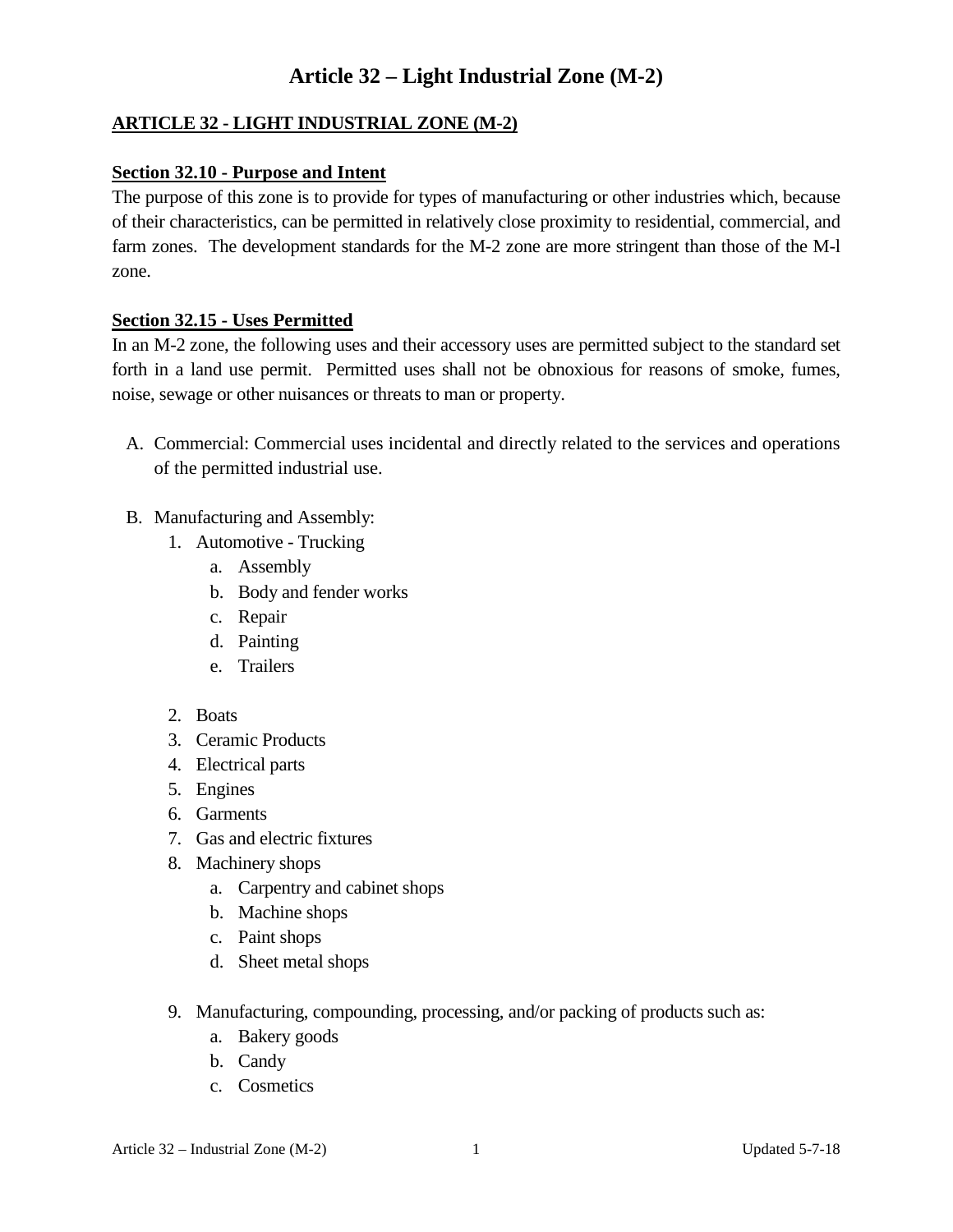- d. Food products
- e. Fruit and vegetables
- f. Marijuana businesses, subject to Article 53
- 10. Signs
- 11. Manufacturing, compounding, assembly or treatment of articles made from the following: bone, canvas, cellophane, cloth, cork, feathers, fiber, fur, glass, hair, horn, leather, paper, plastics, precious or semi-precious metals or stones, sheet metal, shell, textiles, wax, and yarns.
- 12. Radio and television storage, assembly repair, rebuilding and wholesale.
- 13. Rubber and metal stamps
- 14. Shoes
- 15. Textiles
- 16. Furniture
- C. Processing
	- 1. Creameries
	- 2. Laboratories
	- 3. Cleaning, laundry and dying plants
	- 4. Tire retreading
	- 5. Marijuana processing, subject to Article 53
- D. Fabrication
	- 1. Products made of finished rubber
	- 2. Assembly of electrical or electronic equipment
- E. Wholesaling and Warehousing of All Types
- F. Utilities
	- 1. Distribution plants and substations
	- 2. Service yards
	- 3. Communication Facilities and Towers, subject to Article 74

#### G. Other

- l. Research and development facilities
- 2. Printing and publishing
- 3. Building material yards, excluding lumber manufacturing and planer mills.
- 4. Contractors' equipment yard. Repair facilities shall be enclosed.
- 5. A recreational vehicle or single-wide manufactured home for temporary security personnel purposes only for a period not exceeding two-years. Applicable provisions in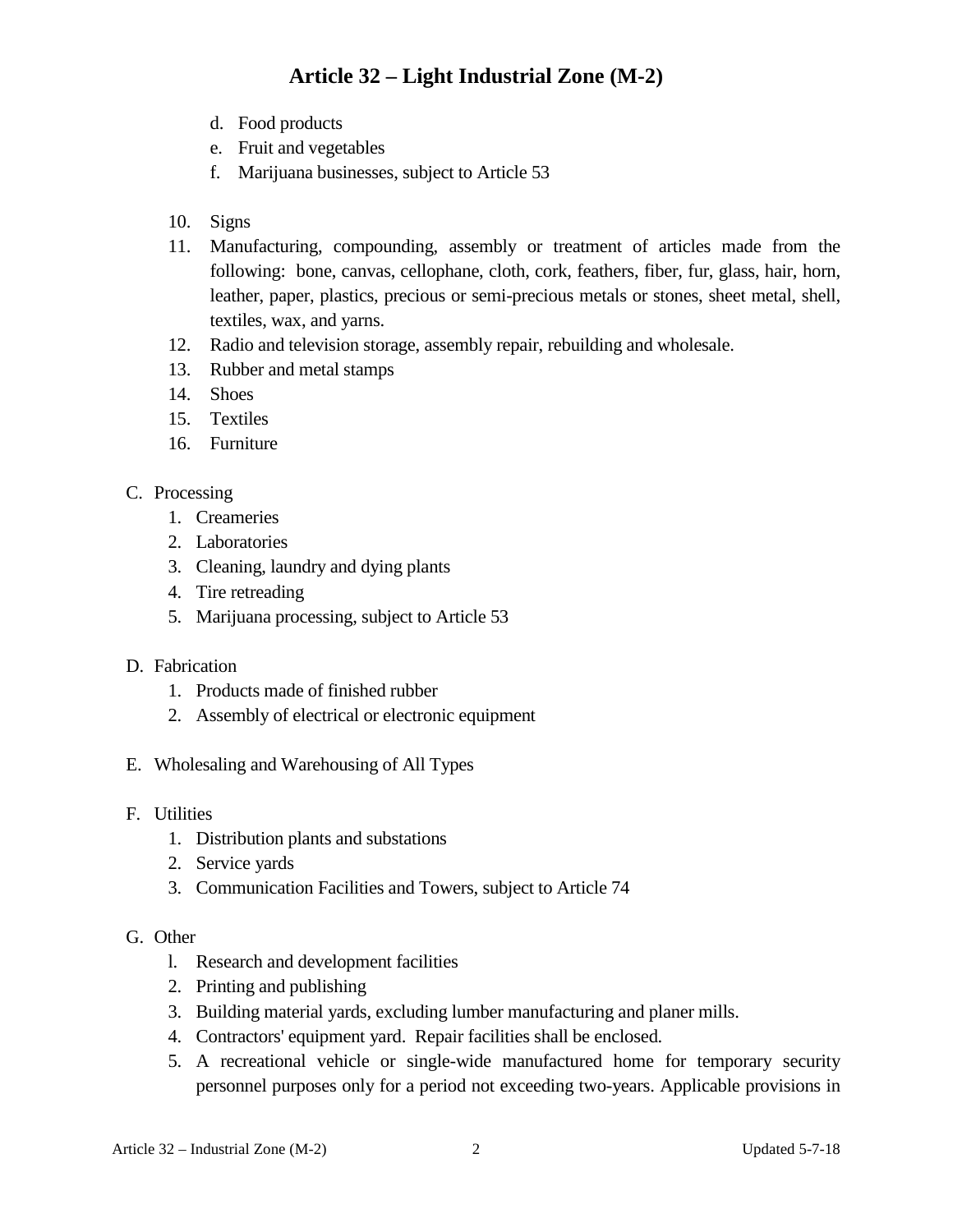Article 16 shall apply.

6. Recycling center

#### **Section 32.20 - Conditional Uses Permitted**

- A. Junk yards
- B. Motor vehicle wrecking yards
- C. Parks or Community facilities
- D. Communication Facilities and Towers, subject to Article 74
- E. Dwelling for security purposes, subject to the following:
	- 1. Accessory to an existing or permitted industrial use.
	- 2. Demonstrated that the dwelling is required for security purposes.
- F. Other similar uses to those listed in the zone may be permitted as conditional uses, subject to the following:
	- 1. Determined to be in keeping with the purpose and intent of this zone.
	- 2. Demonstrated no adverse impacts to adjacent properties.
	- 3. Meet the requirements of Section 32.25.

#### **Section 32.25 - Conditional Use Criteria**

The Planning Commission may grant a conditional use permit for uses described in Sec. 32.20 if each of the below criteria is met, as determined by the Planning Commission:

- A. The use shall not discharge smoke, fumes, sewage or other nuisances beyond the property line on which it is located. Discharges, which are maintained and utilized solely to serve as warning devices or originate from highway vehicles, and will not cause nuisance on adjacent properties, are excluded.
- B. The use must primarily manufacture, assemble, process, fabricate, wholesale, or store materials or products.
- C. The use shall comply with all Limitations On Use and Dimensional Standards applicable to this zone.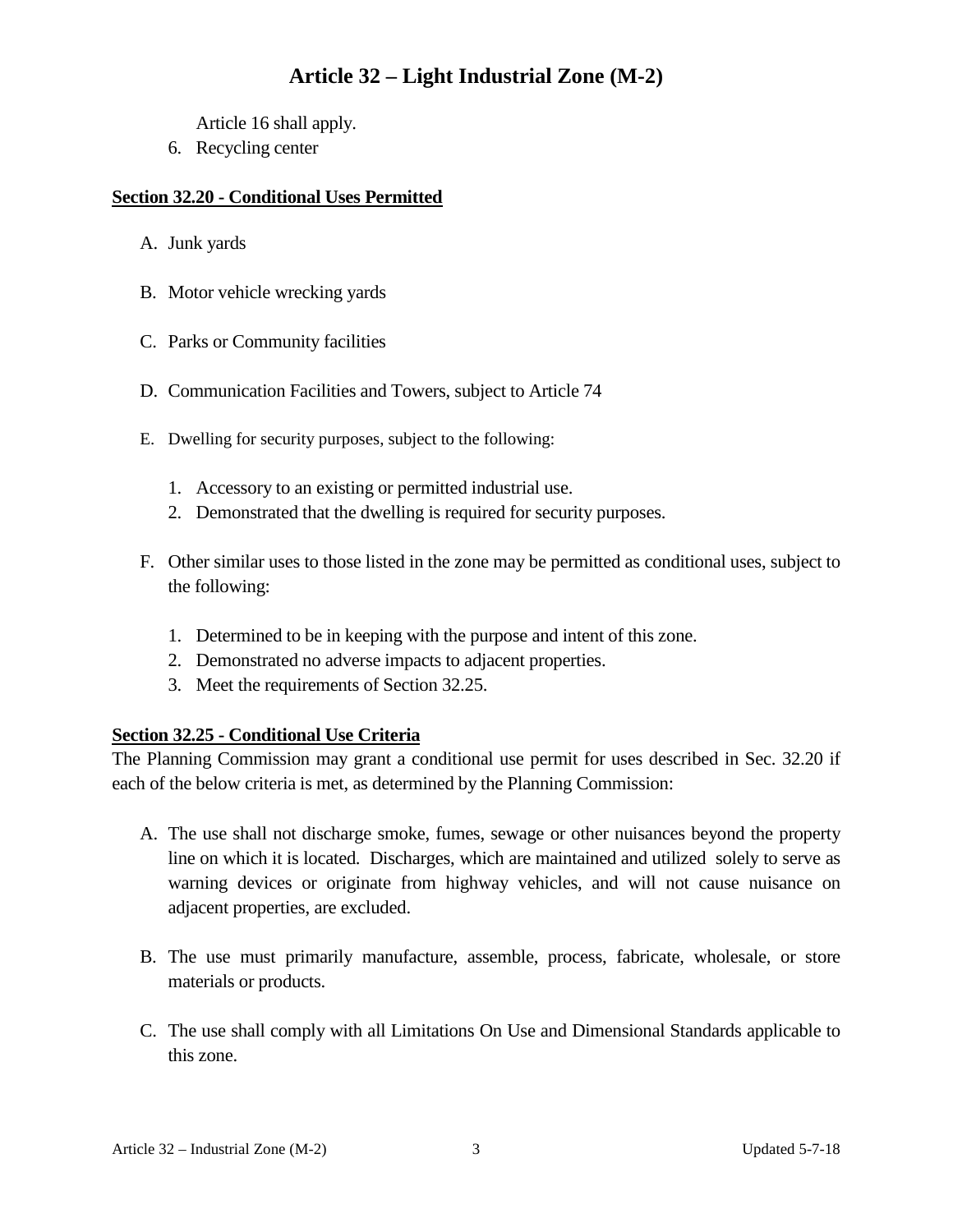#### **Section 32.30 - Limitations on Use**

In addition to State Department of Environmental Quality and Federal Environmental Protection Agency regulations, and all other applicable State and Federal Statutes, the following Limitations on Use shall apply to all uses in the M-2 zone.

- A. Liquid and Solid Wastes: Animal, vegetable, or other wastes shall not be stored in a way which attracts insects or rodents or otherwise create a health hazard shall be prohibited.
- B. Discharge Standards: There shall be no emission of smoke, fly ash, dust, vapor, gases, or other forms of air pollution that may cause nuisance or injury to human, plant, or animal life, or to properties as determined by the County Planner. Discharges created by highway vehicles or trains are excluded.
- C. Lighting: Sign lighting and exterior lighting shall not project into an adjoining residential zone.

#### D. Landscaping:

- 1. Site Plans submitted with an application for a land use permit must include a landscaping plan, which shows the location and type of plant materials.
- 2. New industrial uses, which abut a residential zone, shall provide and maintain a dense evergreen landscape buffer, landscaped berm, or site obscuring fence which effectively screens the operation and which attains a (mature) height of at least six (6) feet. Screening shall allow for vision clearance at driveways. Screening shall be located outside of public right-of-way.
- 3. All unused property shall be maintained in native or existing vegetative ground cover or planted grass, shrub and barkdust, or other suitable ground cover in an uncluttered manner.
- 4. Responsibility for establishment and maintenance of landscaping rests with the industrial property owner.
- E. Noise: Noises from within any site shall not be permitted which produce disturbing or obnoxious sounds for extended time periods beyond the property line. Noise devices which are maintained and utilized solely to serve as warning devices and noise created by highway vehicles or trains are excluded.

### F. Drainage

1. Site plans submitted with an application for a land use permit shall include a drainage plan which identifies the location and flow direction of all surface and subsurface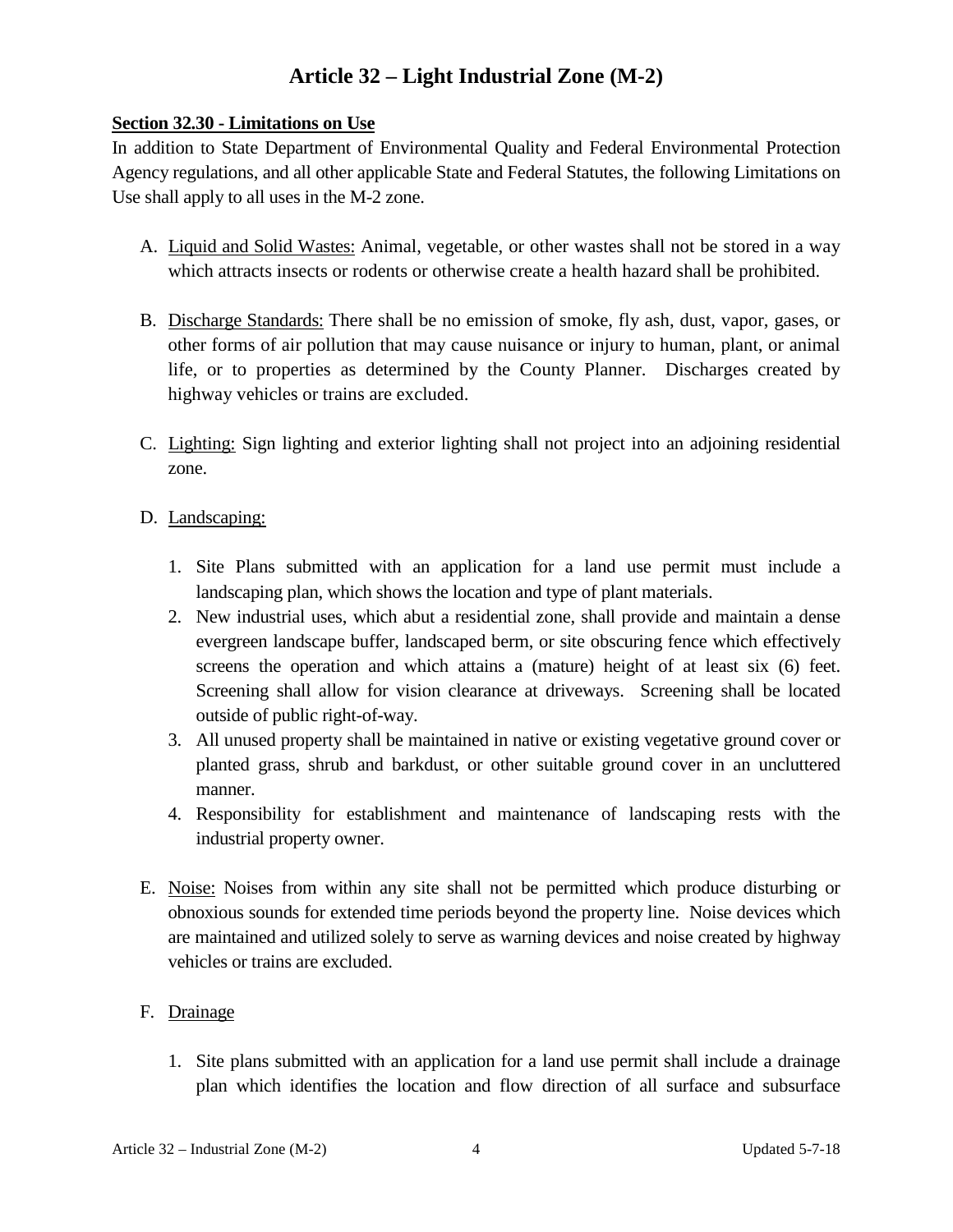waterways, the 100-year flood plain of any stream(s), the location of any standing water during wet seasons, and all improvements which will mitigate any potential flooding outside of the 100-year flood plain.

- 2. The installation of uses and improvements shall not substantially change the flow of surface water during future flooding.
- 3. A storm drainage system of sufficient quality to mitigate all flooding outside the 100 year flood plain shall be required to preclude future flooding.

### G. Parking

- 1. Any site plan submitted with an application for land use permit must include a parking plan which shows the location and number of parking spaces, circulation patterns, and ingress and egress provisions.
- 2. All uses within a Light Industrial zone shall provide at least two parking spaces for every three employees on the major shift during normal season.
- 3. All parking lots shall have an all weather surface.
- 4. Adequate provisions for safe and convenient circulation, ingress, and egress shall be provided.

#### **Section 32.35 - Dimensional Standards**

- A. Minimum street frontage of lots: Fifty (50) feet.
- B. Twenty (20) feet from the edge of all rights-of-way.
- C. Vision clearance setback from all street intersections: Thirty-five (35) feet.
- D. No building shall be closer to a residential or farm (EFU) zoned parcel than the height of the building in the M-2 zone.
- E. Maximum height: Forty-five (45) feet.

#### **Section 32.40 - Site Design Standards[1](#page-4-0)**

At the time of new development, or change of use, the applicant shall demonstrate:

A. Site access will not cause dangerous intersections or traffic congestion. They will have adequate visibility for motorists and pedestrians and will be kept at the minimum needed for

<span id="page-4-0"></span><sup>&</sup>lt;sup>1</sup> Locational Criteria are listed in the County Policy Document under Goal 9 (Economy of the State) and apply at the time of a Plan or Zone Change to M-2.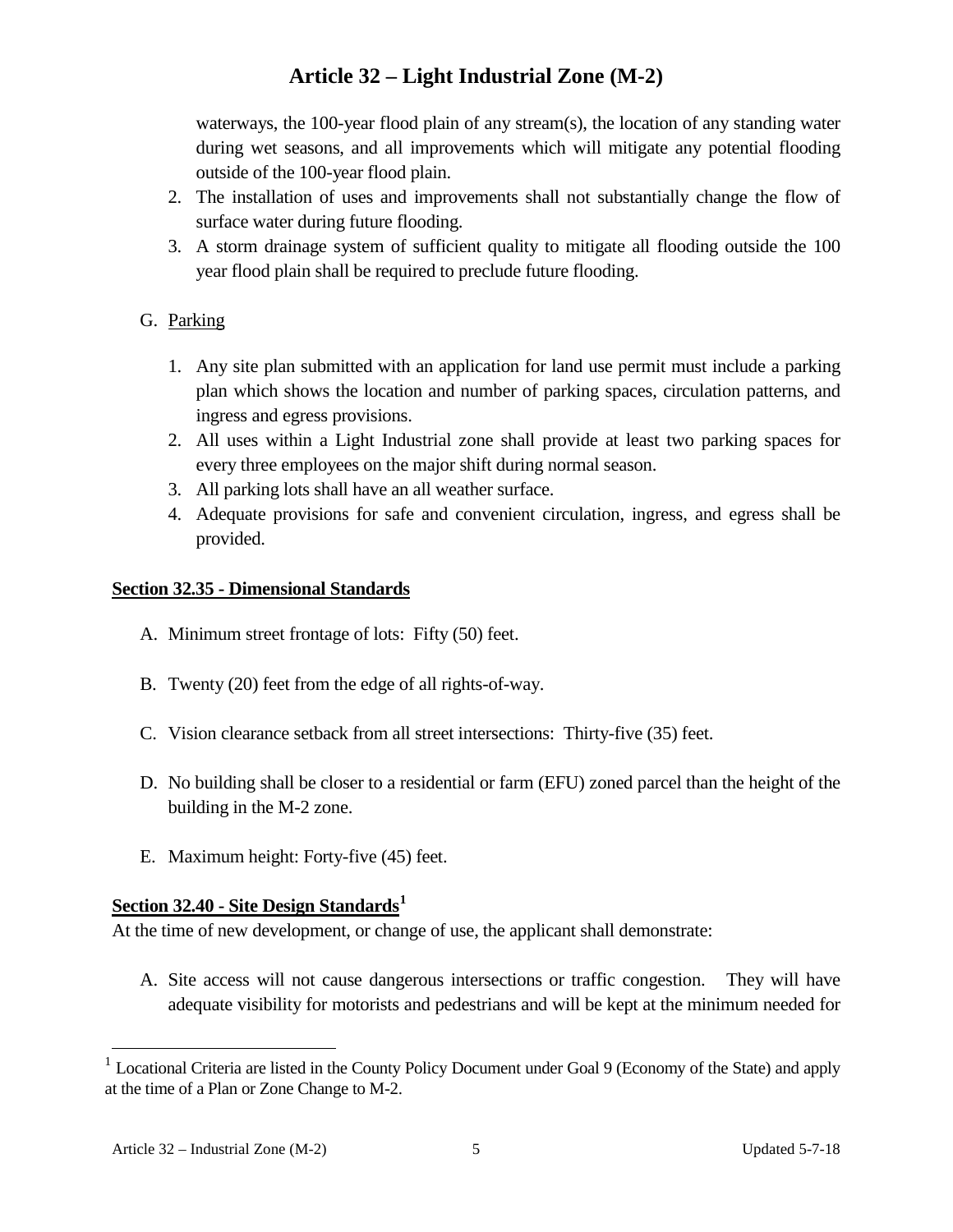safe ingress and egress. Roadway capacity, speed limits and number of turning movements shall all be considered.

- B. The storm drainage or natural drainage system will handle the increased runoff created by the new development.
- C. No new building site shall be located within the 100-year floodplain without a floodplain permit.

#### **Section 32.45 – Street Design Standards**

A. The following street design standards for Urban Commercial/Industrial Roads shall apply outside the Urban Growth Areas to new streets built within the M-1, M-2, and C-1 zones for new developments with a proposed or potential average lot size of one-half acre or less:

| <b>ROW</b>  | Roadway                                          | Travel<br>lanes | Center Bike<br>lane | Lanes |             | Parking Planting Sidewalk<br>strip |                                | <b>Utility</b><br>easement* |
|-------------|--------------------------------------------------|-----------------|---------------------|-------|-------------|------------------------------------|--------------------------------|-----------------------------|
|             |                                                  |                 |                     |       |             |                                    |                                |                             |
| $60' - 70'$ | $30^{\circ} - 42^{\circ}$ Two 11' 12' min., None |                 | if needed.          |       | both sides. |                                    | 8' one or See note 2 Two 6'-8' | One or two<br>$5' - 10'$    |

- 1. 42' with center turn lane
- 2. 4'- 6' wide planting strip, or tree wells with 8' sidewalk
- $* = Optional$

Standards are illustrated in diagrams in the County TSP and Road Design Standards document.

B. The following street design standards for Rural Commercial/Industrial Roads shall apply to new streets built within the M-1, M-2 and C-1 zones for new developments with a proposed or potential average lot size of one-half acre or more:

| <b>ROW</b>  | Roadway     | <b>Travel</b><br>lanes | <b>Center</b><br>lane | <b>Shoulder</b> Parking |                         | <b>Planting</b><br>strip | Sidewalk | <b>Utility</b><br>easement* | Other/<br><b>Comments</b>                                                |
|-------------|-------------|------------------------|-----------------------|-------------------------|-------------------------|--------------------------|----------|-----------------------------|--------------------------------------------------------------------------|
|             |             |                        |                       |                         |                         |                          |          |                             |                                                                          |
| $60' - 68'$ | $32' - 40'$ | Two $12'$              | None                  | None                    | 8' one or<br>both sides | None                     | None     | One or two<br>$5' - 10'$    | 2' gravel<br>shoulder both<br>sides; $12'$<br>ditch one or<br>both sides |

 $*$  = Optional

Standards are illustrated in diagrams in the County TSP and Road Design Standards document.